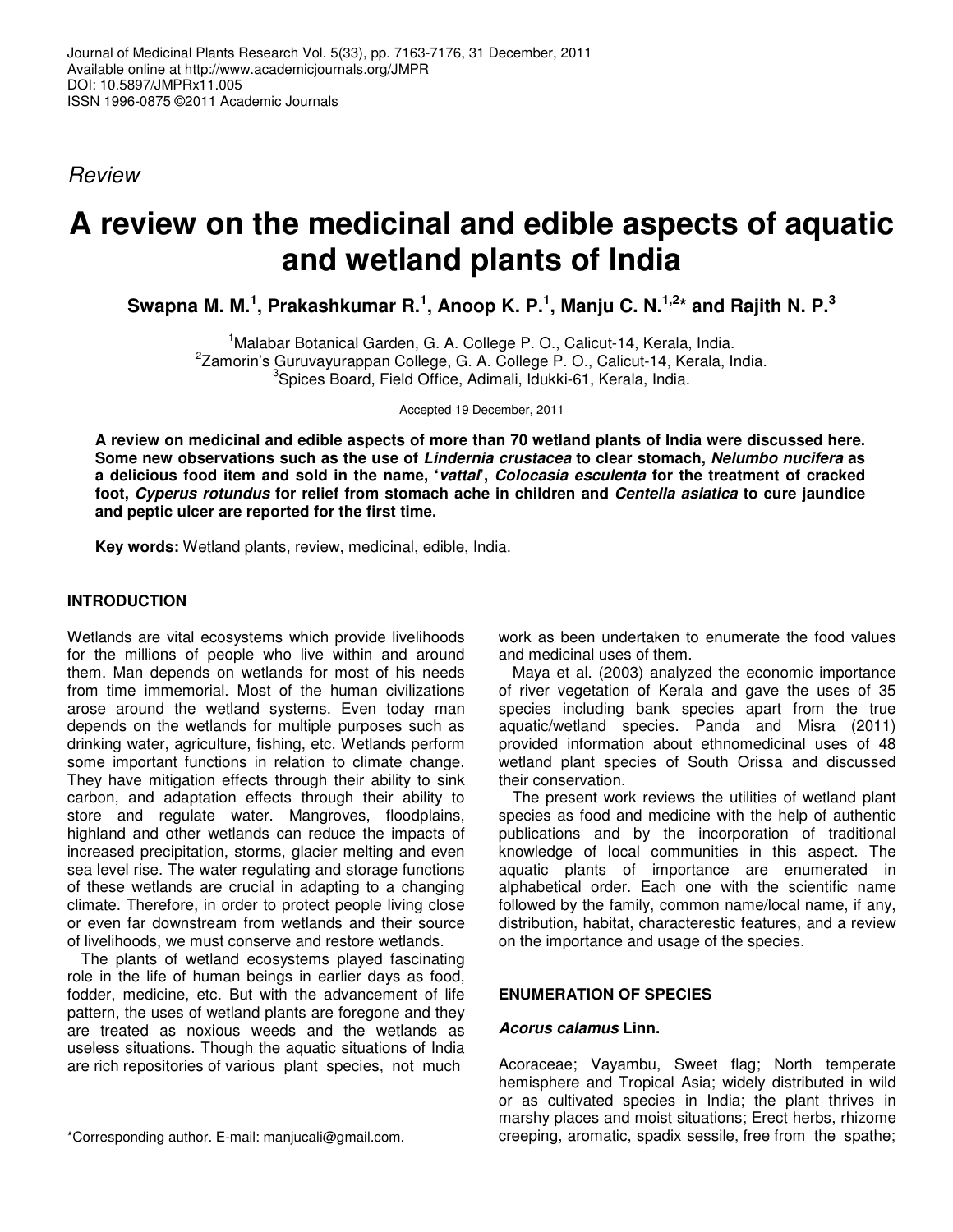flowers densely arranged, ovary with sessile stigma, punctuate; fruiting very rare.

Young leaves and rhizomes are edible. The dried rhizome in the form of an infusion is an aromatic, bitter tonic and carminative. The dried root which are collected in the autumn, are used for flavoring, to aid digestion, and as a cure for toothache. Ground rhizome mixed with cow milk is taken to cure stomach ache. The medicinal properties are due to the presence of a glucoside, acorin (Usher, 1984). In A. calamus rhizomes are considered to possess anti-bacterial, anthelmintic properties and also used for treatment of chronic diarrhea, dysentery, bronchial catarrh, intermittent fevers and tumors (Chopra et al, 1957; Baxter, 1960). The extracts of A. calamus have been found to possess an antibacterial activity (Grosvenor et al., 1995; Rani et al., 2003). Bhuvaneswari and Balasundaram (2009) reported that the Beta-Asarone fraction of the rhizome has stronger antibacterial activity. Balakumbahan et al. (2010) made an over view of the pharmacological properties and insecticidal activities of the plant.

## **Aeschynomene aspera Linn.**

Fabaceae; Pith plant; Indo-Malaysia; found throughout in India; growing in and along tanks and lakes; stems erect or trailing and floating, stems thick and spongy, leaves shortly petiolate, flowers yellow and sepals hairy.

Aerial part juice is given to cure cough and cold fever. Dried young shoot powder with half teaspoon powdered sugar candy is given to increase the consistency of semen (Panda and Misra, 2011).

#### **Alternanthera philoxeroides Griesebach**

Amaranthaceae; Kozhuppa, Alligator weed; Native of South America; now established in Indo-Malaysia and Australia; in India: distributed in Assam, Bihar, Jammu and Kashmir, Kerala, Karnataka, Meghalaya, Manipur, Madhya Pradesh, Orissa, Uttar Pradesh and West Bengal; the plant grows in a variety of habitats including dry lands, but is usually found in water, it may form large interwoven mats over the water or along shore lines; perennial herbs, often much branched and forming dense patches. Leaves opposite, elliptic–lanceolate; midrib prominent, inflorescence axillary or terminal, ovoidglobose, heads white, pedicellate and terminal ones sessile.

In Kerala (Madhusoodanan and Kumar, 1993) and West Bengal, it is sold in the market as a vegetable. It is also used as medicine. Sulphated polysaccharide compounds isolated from the plant show significant in vitro anti HIV activity (Lewis and Lewis, 2003). Young shoot paste along with black pepper is prescribed to cure acute cough. Leaves with a pinch of salt are orally administered to cure intestinal worms (Panda and Misra,

2011).

## **Alternanthera sessilis R. Brown ex DC.**

Amaranthaceae; Kozhuppa, Sessile Joyweed; Pantropical. In India: widely distributed; terrestrial plant found in seasonally water logged soil, but particularly common at the edges of tanks, rivers, canals and ditches; Flowers white, small, in dense globose heads (Singh, et al., 2009). In South East Asia, young shoots and leaves are eaten as a vegetable (Scher, 2004). The leaves are eaten usually with fish, in Congo; eaten cooked in Malaya, and cooked with rice in Indonesia (Usher, 1984). In Nigeria, it is used to relieve head ache and dizziness, and it is considered to be a viable treatment for snakebites and to stop the vomiting of blood. In Taiwan, it is often combined with other medicinal herbs to treat bronchitis, asthma and hepatitis.

 In Thailand and Sri Lanka, the leaves are boiled and ingested to treat hypertension. The plant enhances secretion of milk in new mothers (Naples, 2005) and it is used as a remedy against intestinal cramps, diarrhoea and dysentery (intestinal disorder), and externally as a cooling agent to treat fever.

## **Ammannia auriculata Willd.**

Lythraceae; Paleotropics. In India: Bihar, Himachal Pradesh, Haryana, Karnataka, Kerala, West Bengal, Uttar Pradesh, Rajasthan and Punjab; Annual or perennial plants found in wet places, marshes, river banks and rice fields; Erect herbs, fowers in axillary cymes, capsules globose, red. It is used as a counter irritant for rheumatic pains (Cook, 1996).

#### **Ammannia baccifera Linn.**

Lythraceae; Kalluruvi; Tropical Africa, Asia, Europe and Australia. In India: Widely distributed; Annual herbs found in wet places such as marshes, river banks, rice fields, etc., rarely found in permanent water; Stems decumbent or erect, cymes compact, globose, flowers reddish brown. The fresh leaves have been used in skin diseases as a rubifacient (Wealth of India, Vol. I). It is used locally in medicine as a counter irritant and considered to be poisonous (Cook, 1996). Leaf juice with honey is given in empty stomach to cure typhoid. Leaf paste with common salt is applied on the affected areas to cure skin diseases such as scabies, ring worm, skin itching, etc. (Panda and Misra, 2011).

# **Aniseia martinicensis Choisy**

Convolvulaceae; Venthiruthali; Pantropical, In India this species is distributed in Kerala and Karnataka; Annual or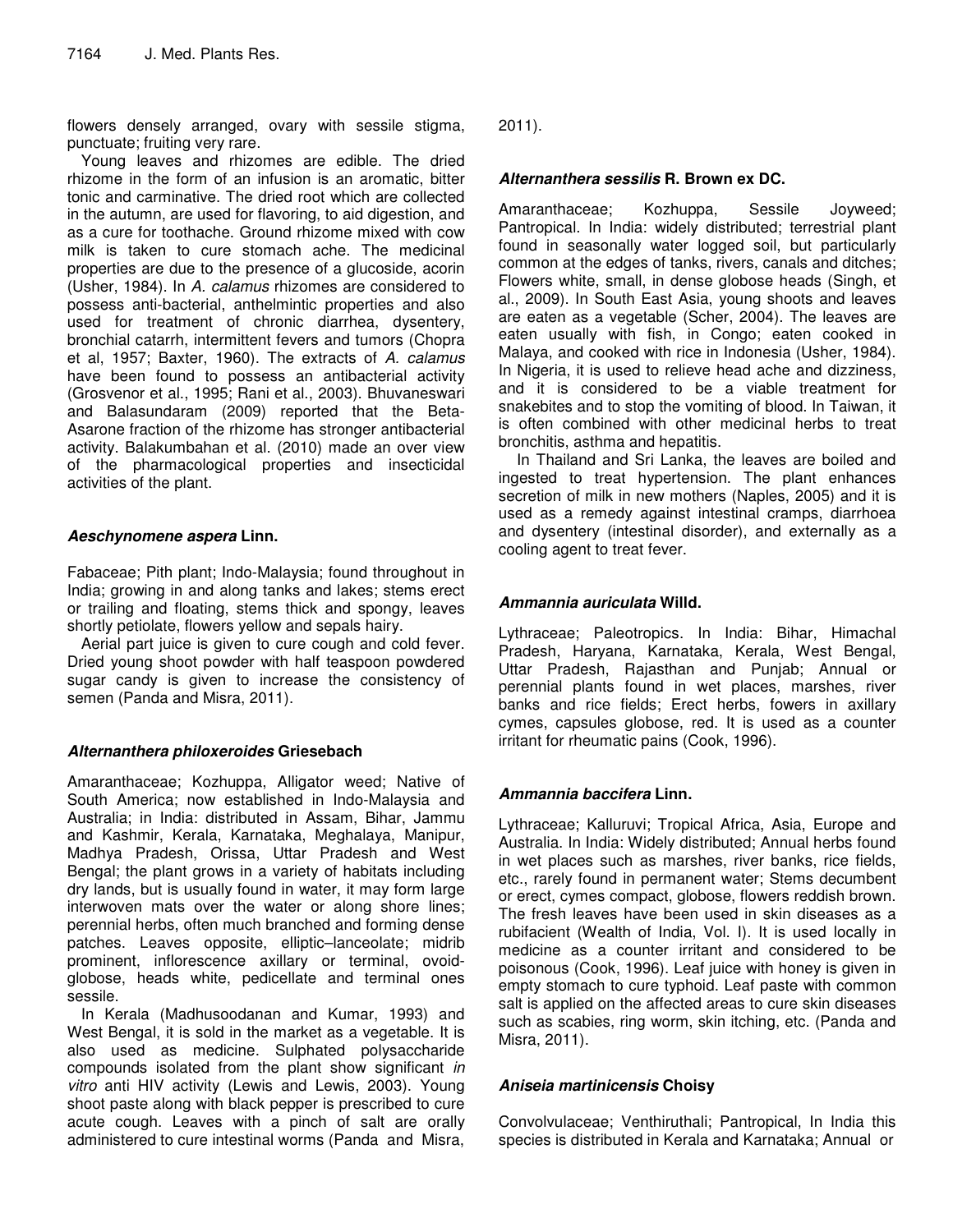perennial. Mostly near to the coast, usually among thickets near rivers and canals; Stems twining and glabrous. Flowers solitary in axils or in cymes, white. The leaves are edible (Cook, 1996).

## **Bacopa monnieri (Linn.) Pennell**

Scrophulariaceae; Neerbrahmi, Bacopa; Paleotropics, widely distributed in India; perennial or annual herbs found in marshy places, the banks of pools and along the streams and ditches; Stems creeping with ascendant or erect branches, leaves decussate, succulent, flowers pedicellate, white to pink or pale violet.

The plant contains hersaponin which is used in medicine as a potent diuretic, cardiac tonic and tranquilizer. Plants boiled in water are used as purgative or skin lotion (Cook, 1996). A medicated ghee prepared from the plant is found to be beneficial for epilepsy and hysteria. The powdered, dried leaves gave satisfactory result in case of asthenia, nervous break down and other low adynamic conditions (Wealth of India, Vol I). In Pakistan, the herbal drug, Brahmi-buti, is used to treat skin diseases, leprosy, epilepsy, eczema, asthma, hoarseness of the voice, and diseases of the nervous system (Abdul et al., 1994). Singh and Singh (1980) reported 'Brahmi' as an excellent remedy to lower anxiety and blood pressure and to increase memory power through a clinical trial with 35 patients. This plant is also used as a potent antioxidant (Tripathi et al., 1996).

# **Centella asiatica Urban**

Apiaceae; Kudangal, Indian Pennywort; Tropical Asia and Africa, In India widely distributed; a prostrate perennial aromatic herb growing wild along stream sides, paddy fields and other wet places; stem reddish, leaves in rosettes, inflorescence single and axillary umbel.

Fresh plant dissolved in dry vegetable preparation or salad is used to increase memory power. It is also commonly used as porridge for feeding pre-school children in combating nutritional deficiencies (Cox et al., 1993). Fresh plant ground to make a paste, which is boiled in 1 glass of cow milk and taken in the early morning for 7 days to cure jaundice and leucorrhea. Fresh tender leaves are chewed and taken to relieve from acidity and peptic ulcer (Pers. Obs. Rajith). Infusion of the plant is used in India and Madagascar in the treatment of leprosy. It is one of the local herbs that is claimed to possess various physiological effects and it occupies an important place in the indigenous system of medicine as a tonic in skin diseases and leprosy (Chopra et al., 1956). It is commonly used for wound healing in many places (Hong et al., 2005; Shetty et al., 2006), memory improvement, treatment of mental fatigue, bronchitis, asthma, dysentery, kidney trouble, urethritis,

allergy, leucorrhea and toxic fever (Kan, 1986) and it is also used as a constituent of brain tonics for the mentally retarded (Kartnig et al., 1988). It is having the property to promote fibroblast proliferation and collagen synthesis (Maquart et al., 1990). Abdulla et al. (2010) suggested that C. asiatica leaf extract promote ulcer protection as ascertained grossly and histologically compared to the ulcer control group.

## **Centipeda minima A. Braun and Ascheron**

Asteraceae; Sneezweed; Indo-Malaysia, In India this species is distributed in Kerala, Tamil Nadu, Karnataka, Madhyapradesh, Assam, Punjab, Missoram, Rajasthan and Uttar Pradesh; Short lived annual found in wet places, marshy banks and submerged in shallow water, flowering as the water recedes; Stem erect or spreading from a single tap root, leaves alternate, numerous, flowering heads sessile, solitary, yellow, cypselas minute, 4- angled and bristly on the angles.

Promote sneezing and thus relieves nasal congestion, also used to treat swellings and inflammation. Based on the record in the Pharmacopoeia of China (Lin and Shi, 2005), the dried herb is used to treat nasal allergies, rhinitis and sinusitis, coughs and headaches. In addition, it is used in the Chinese folk medicine to treat nasopharyngeal carcinoma (NPC) (Cheng and Li, 1998; Zhang, 2000). Recent pharmacological interest has focused on its anti-allergy and antibacterial effects (Wu et al., 1985, 1991).

Phytochemical studies of its composition have led to the identification of a number of terpenes, including sesquiterpene, lactones and triterpenes (Wu et al., 1985, Bohlmann and Chen, 1984). The former class contained the major active constituents contributing to the antiallergy and anti-bacterial activities of the herb. Su et al. (2009) reported the potent antiproliferative effect of C. minima on Nasopharyngeal Carcinoma cells. Dried leaf powder with mustard oil is inhaled to remove nasal congestion. Fresh plant paste is applied externally to subside body swelling and inflammation (Panda and Misra, 2011).

#### **Caesulia axillaris Roxb.**

Asteraceae; Endemic to Indian subcontinent, In India it is distributed in Andhra Pradesh, Bihar, Delhi, Gujarat, Goa, Karnataka, Maharashtra, Uttar Pradesh and Rajasthan; Found rooted or floating in shallow water at the edges of tanks, also in marshes, canals and ditches; Stems creeping, ascending or erect with violet to brown longitudinal strips, rather swollen at the nodes, flower heads sessile, disseminules are flattened and winged cypselas. Whole plant paste with camphor and mustard oil is applied on chest and throat to cure cold, cough and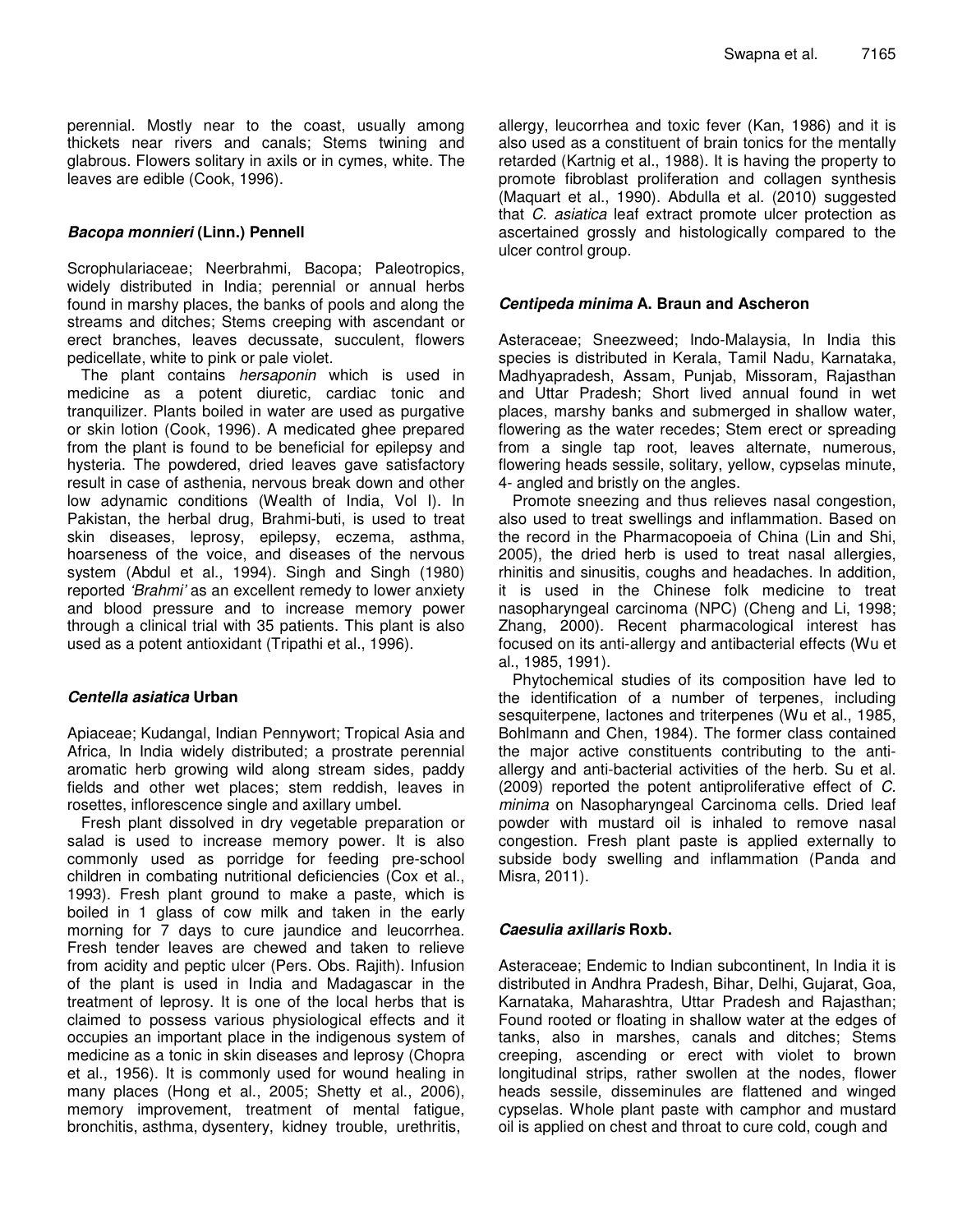nasal congestion. Paste of the inflorescence with black pepper and cow milk is given to cure dysentery. Whole plant extract is given to cure malaria (Panda and Misra, 2011).

## **Coix aquatica Roxb.**

Poaceae; endemic to Peninsular India; In India,the species is found in Andhra Pradesh, Assam, Himachal Pradesh, Karnataka, Kerala, Madhya Pradesh, Rajasthan, Orissa, West Bengal; Perennial herbs with culms floating or creeping; Culms with swollen, floating roots when in water, upper surface of the leaf blades with conspicuous glands which bear bristle like hairs. Root paste with cow urine and black pepper made in to small tablets are given to cure painful urination and menstrual complaints (Panda and Misra, 2011).

## **Coix lachryma – jobi Linn.**

Poaceae; Poochakkal; native of Tropical Africa, introduced elsewhere, distributed almost throughout in India; Annuals, common in and around marshes, along water courses, and rice fields; culms tufted, leaves linear – lanceolate, spikelets terete or partly flattened, white – yellowish white or bluish grey. The roots are used in the treatment of menstrual disorder and chickenpox (Santhoshkumar and Satyanarain, 2010).

# **Coldenia procumbens Linn.**

Boraginaceae; Cherupulladi; Pantropical, In India: Kerla, Karnataka, Tamil Nadu, Andhra Pradesh, Assam, Delhi, Gujarat, Goa, Madhya Pradesh, Rajasthan, Uttar Pradesh and West Bengal; Annual in shallow water, on moist ground in seasonally flooded areas, beds and margins of drying tanks and harvested rice fields; Trailing herbs, stems and leaves softly white villous, inflorescence few flowered and sessile cymes. Paste of the whole plant is applied around the boils as suppurate and to get relief from pain and swelling (Panda and Misra, 2011).

#### **Colocasia esculenta Scott.**

Araceae; Chembu, Taro; Pantropical, In India, this species is distributed in Kerala, Karnataka, Goa, Maharashtra, Assam, Delhi, Manipur, Mizoram, Rajasthan, Sikkim and West Bengal; Perennial herbs with tuberous stems and stolons found in marshy places, streams, rivers and ponds, in deep water it may develop floating leaves; Inflorescence axillary, differentiated in to basal green convolute tube and upper, expanded, yellow

limbs. Widely cultivated for its starchy rhizome. The leaves are rich in vitamins and minerals and hence used as vegetable. The leaf made into dry vegetable preparation is useful for the relief from constipation. The toxin, calcium oxalate present in the plant can be destroyed by cooking (Thomas, 2008). The outer skin of fresh petiole is peeled and tied on the affected part against cracked feet (Pers. Obs. Rajith).

## **Commelina benghalensis Linn.**

Commelinaceae; Kanavazhai; India, China, Japan, Malaysia and Africa, In India widely distributed; Perennial or annual; A widespread weed not confined to wetlands but often found in ditches, wet field and places subjected to flooding. Diffuse herbs, rooting at lower nodes, rootstock with cleistogamous flowers and flowers are blue.

Fried leaves are given as leafy vegetable to cure constipation. Warm leaf juice is dropped in ear to get relief from earache. Leaf juice with coconut oil is applied externally to cure leprosy and skin inflammations. Warm dried leaves are given to cure rheumatic pain (Panda and Misra, 2011).

## **Commelina diffusa N. L. Burman**

Commelinaceae; Creeping Dayflower; Pantropical. In India: Kerala, Karnataka, Goa, Tamil Nadu, Gujarat, Bihar, Mizoram, Punjab, Sikkim and West Bengal; Perennial or annual. Common weed usually found in damp shady places near water, open swamps and marshes; Trailing or diffuse herbs, rooting at lower nodes, leaf sheath ciliate, flowers blue. The bruised plant is used locally against burns, itches and boils (Panda and Misra, 2011).

#### **Commelina erecta Linn.**

Commelinaceae; White mouth dayflower, India, Africa and Australia; distributed almost throughout in India; found in grasslands and moist deciduous forests; stems erect or ascending, with reddish purple striations, flowers in terminal cymes and blue.

Leaf pasted along with seeds of Brassica campestris var. sarson is applied on the affected area to subside rheumatic swelling (Panda and Misra, 2011). As a refrigerant for skin inflammation, leprosy and constipation (Santhoshkumar and Satyanarain, 2010).

# **Cryptocoryne retrospiralis Kunth**

Araceae; Water trumpet; Distributed in South and North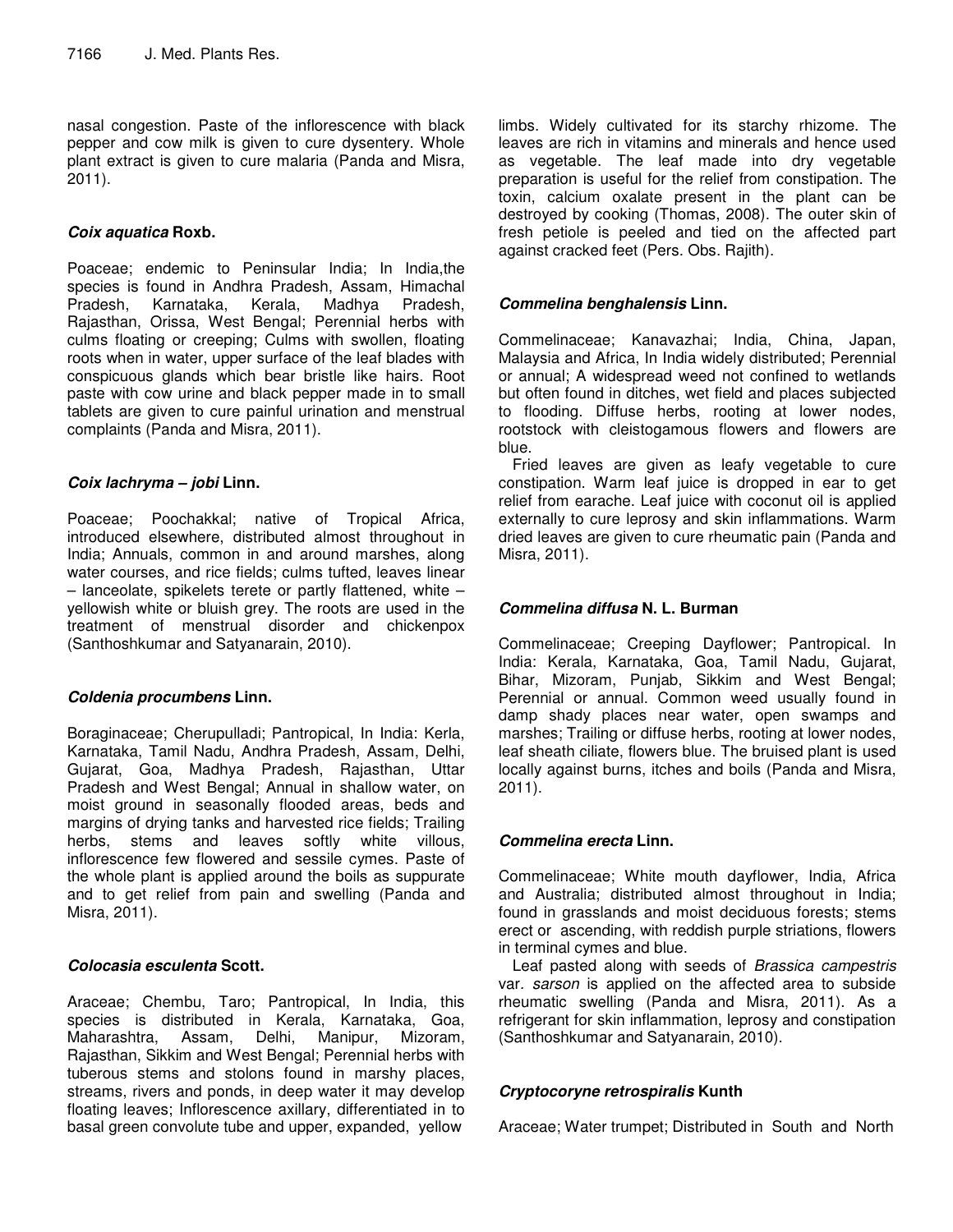East India; Perennial, mostly in sand or gravel along rivers, where it often forms turf - like communities; Rhizomes up to 1.5 cm thick and knotty, with stolons, bearing long, thick, contractile roots, leaves erect or spreading; petioles shorter than the blade. It is used locally in medicine (Cook, 1996). The fresh tuber paste is applied twice a day to relieve from boils and burns (Kamble et al., 2010).

### **Cyanotis axillaris Sweet**

Commelinaceae; Indo-Malaysia, In India: Kerala, Maharashtra, Madhya Pradesh, Andhra Pradesh, Assam, Bihar, Delhi, Gujarat, Haryana, Karnataka, Rajasthan, Uttar Pradesh and West Bengal; Annual or perennial found in swamps and marshes, abundant in rice fields and irrigation ditches; Stem creeping, ascending or erect, leaf sheath inflated, glabrous or hairy, margin ciliate, inflorescence, a dense cyme with 3 to 6 flowers, embedded in the hollow axil of a swollen leaf sheath.

It is used locally in medicine for ascites and abortions (Cook, 1996). Warm leaf juice is dropped into the ear to get relief from inflammation in the eardrum.

## **Cyathocline purpurea O. Kuntze**

Asteraceae; Indo-Malaysia, In India: Goa, Gujrat, Karnataka, Assam, Bihar, Himachal Pradesh, Jammu and Kashmir, Maharashtra, Manipur, Madhya Pradesh, Meghalaya, Punjab and West Bengal; Annual or occasionally perennial, found in water logged soil, places subjected to seasonal inundation and along water courses; stem erect, with longitudinal ribs, simple or scarcely branched, flowering head pedunculate, in terminal corymbs, flowers is dark purple-red. It is aromatic, used in medicine against headache (Cook, 1996). Ma et al. (2009) identified the anticancer activity of sesquiterpene lactones from the plant.

#### **Cyperus iria Linn.**

Cyperaceae; Tropical Asia and East Africa, introduced in U.S.A. and West Indies, In India, it is widely distributed; Annual or perennial, a common weed of cultivated ground, found also in marshes and ditches; Culms triquetrous, leaves few, sheaths purplish brown, inflorescence compound and spikelets yellowish. Fresh plants, particularly the roots are aromatic and used locally in medicine (Cook,1996). In India the juice of the plant is used as a tonic and to treat stomach complaints (Usher, 1984).

# **Cyperus rotundus Linn.**

Cyperaceae; Muthanga; Pantropical, Widely distributed in

South India; Rhizome stoloniferous, leaves few basal, inflorescence simple or compound, spikelets compressed, brown; Perennial, found on river banks, dried up pools and ditches and in rice fields.

Tubers are collected, roasted and eaten. The tubers contain cyperene, cyperone, cyperol and 1- pinene which are used for spasms or as an emmenagogue. It is also used in cooling indigenous medicines (Cook, 1996). The fresh rhizome ground and boiled with cow milk is given to children to get relief from stomach ache (Pers. Obs. Rajith).

## **Dentella repens (Linn.) J. R. and J. G. A. Forster**

Rubiaceae; Indo – Malaysia, it is found throughout in India; stems creeping, rooting, much branched, stipules transparent with few hairs, flowers solitary, axillary, white with a purplish spot at the base; annual or perennial, on drying out mud around pools and rice fields, river banks and in marshy areas. Leaves are used for poulticing sores (Santhoskumar and Satyanarin, 2010).

# **Eclipta prostrata (Linn.) Linn.**

Asteraceae; Kaiyunni; Pantropical, in India it is widely distributed; usually annual but also in very wet conditions, it will perennate by rooting at the nodes, common in and along the edges of pools, tanks, canals, ditches and rice fields; Diffuse or ascending herbs, stem and leaves sparsely strigose with bulbous based hairs and the head is white.

Fresh plant crushed and expressed juice is taken against ulcer. A preparation obtained from the juice of the leaves boiled with Sesamum or coconut oil is used for anointing the head to render the hair black and luxuriant. The leaves are used as vegetables in Java, they are used in some parts of India, in chutneys. The herb is used as tonic and deobstruent in hepatic and spleen enlargements, and in skin diseases, the plant juice is administered in combination with aromatics for catarrhal jaundice, the expressed leaf juice, along with honey is a popular remedy for catarrhal in infants, the fresh plant rubbed on the gums in tooth ache and applied with a little oil for relieving head ache (Wealth of India Vol.3). Leaf juice is applied directly on scalp for better hair growth and darkening of hair. Leaf juice is prescribed to cure mental disorders; poured into the nostril to get relief from head ache. A mixture of leaf juice and a pinch of table salt are applied on eczema for healing. Leaf decoction is applied on the affected area to relief pain of scorpion sting (Panda and Misra, 2011).

# **Eleocharis dulcis Trinius ex Henschel**

Cyperaceae; Chinese water chestnut; Paleotropics, in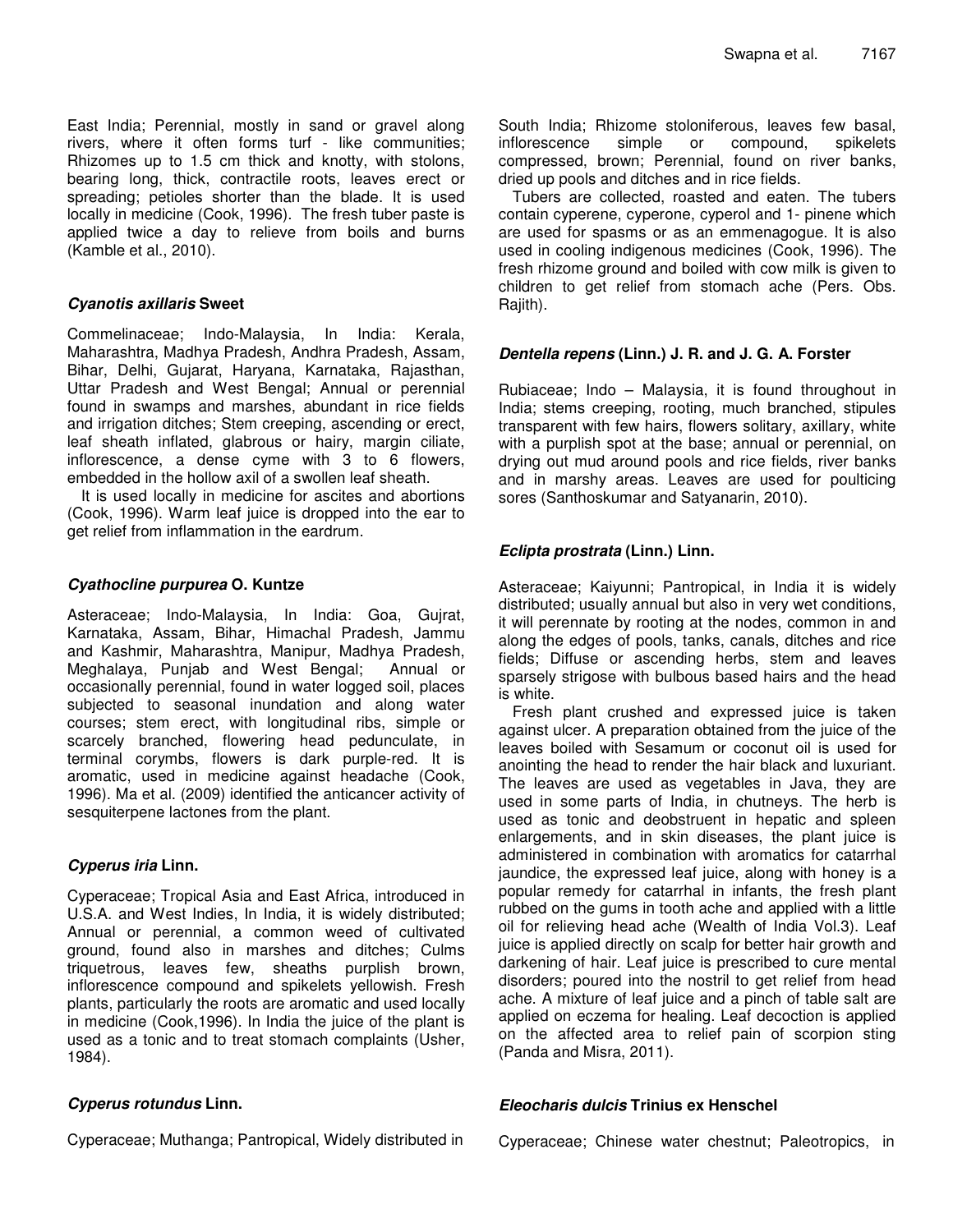India it is a widely distributed species; Perennial, gregarious in shallow water in ponds, rice fields and along irrigation canals; Rhizome short with long stolons bearing subglobose tubers, culms terete, leaves reduced to bladeless sheets, inflorescence with a single spikelet, spikelet as wide as culms.

It is cultivated for its edible tubers. In Western markets they are often sold under the name 'Chinese water Chestnut'. The above ground parts are high in protein and low in fiber. It has been recommended to be cultivated for its leaf proteins. The corms have a crisp white flesh and can be eaten raw, slightly boiled, grilled, pickled or thinned. They are popular ingredient in Chinese dishes. The corms are rich in carbohydrates, especially starch and are a good source dietary fiber, riboflavin, Vitamin- B6, potassium, Copper and Manganese (Thomas, 2008).

## **Epaltes divaricata Cassini**

Asteraceae; distributed in India, China, Myanmar, Indonesia and Java, in India it is found Karnataka, Kerala, Orissa and Tamil Nadu; Annual, found in standing water, ditches, marshes and rice fields; Stems spreading, much branched, three or four winged, leaves fleshy, heads globose, flowers tubular and pink to purple in color.

The roots are bitter and used as astringent tonic (Cook, 1996). Used in traditional Ayurvedic medicine to alleviate jaundice, urethral discharges and acute dyspepsia. It is also regarded as a diaphoretic, diuretic and a stimulating expectorant (Jayaweera, 1981). Hewawasam (2004) reported the significant hepatoprotective activity of the plant on carbon tetrachloride induced hepatotoxicity in mice.

# **Glinus oppositifoilus (Linn.) A. DC.**

Molluginaceae; Bitter cumin. Kaipacheera; Pantropical, distributed almost throughout in India; found along open areas, lake shores, stream banks; prostrate herbs, leaves in apparent whorls, flowers white in axillary fascicles.

The leaves are used as vegetable for cooking purposes, as well as an expectorant and antipyretic agent (Sahakitpichan et al, 2010). The plant is used against various types of illnesses related to the immune response, like joint pains, inflammations, fever, malaria and wounds (Inngjerdingen et al., 2005). Whole plant paste is applied externally against various types of skin diseases such as scabies, itches, etc. (Panda and Misra, 2011).

#### **Grangea maderaspatana Poiret**

Asteraceae; Nelampala; Indo-Malaysia and Africa, Widely

distributed in India; Annual, occasionally perennial, found at the edges of tanks, canals and ditches, also in rice fields; A procumbent hairy annual with spreading stems, flower heads globose and yellow.

The juice of the leaves is employed as an instillation for ear-ache. The leaves are regarded as stomachic, deobstruent and antispasmodic and prescribed in infusion or electuary (Wealth of India Vol. IV). Plant paste with cow milk and sugar candy is given to cure menstrual disorders. Leaf paste with honey is given to cure stomach disorders (Panda and Misra, 2011).

#### **Heliotropium indicum Linn.**

Boraginaceae; Thelkada; Pantropical, widely distributed in India; Annual, found in seasonally flooded places, in rice fields, on sandy riverbanks and along streams, also found in roadsides and waste lands; A coarse foetid herb, branches hirsute, flowers in bristly scorpioid cymes.

Reported to possess emollient, vulnerary and diuretic properties. A decoction of the tender shoots is reported to be pectoral and antiscabious. The flowers are considered as emmenagogue in small doses and abortifacient in large doses (Wealth of India Vol. V). Fresh whole plant ground and made in the form of paste is applied on the affected area against scorpion sting. Leaf juice is dropped into eyes to cure cataract, redness and conjunctivitis. Whole plant paste is tied up the minor cuts and wounds as antiseptic for healing (Panda and Misra, 2011).

# **Hydrolea zeylanica Vahl**

Hydrophyllaceae; Cheruvallel; Pantropical. In India it is widely distributed; Perennial or annual, seasonally submerged, emergent or helophytic; an erect or diffuse, succulent herb, flowers blue, glandular hairy, seeds numerous and minute.

Young shoots are eaten as vegetable and are reported to have antiseptic properties and are used in medicine (Cook, 1996). Young leaves are eaten with rice in Java (Usher, 1984). The leaves are considered to possess cleansing and antiseptic properties. Paste of whole plant with coconut oil is applied in minor cuts, wounds and boils as antiseptic for quick healing (Panda and Misra, 2011).

#### **Hygrophila schulli (F. Hamilton) M. R. and S. M. Almeida**

Acanthaceae; Vayalchulli; India, Myanmar and Indo – China. In India it is found in Assam, Bihar, Gujrat, Goa, Karnataka, Kerala, Punjab, Rajasthan, Tamil Nadu, Uttar Pradesh and West Bengal; perennials found in swamps, temperory pools, at the edges of tanks, canals and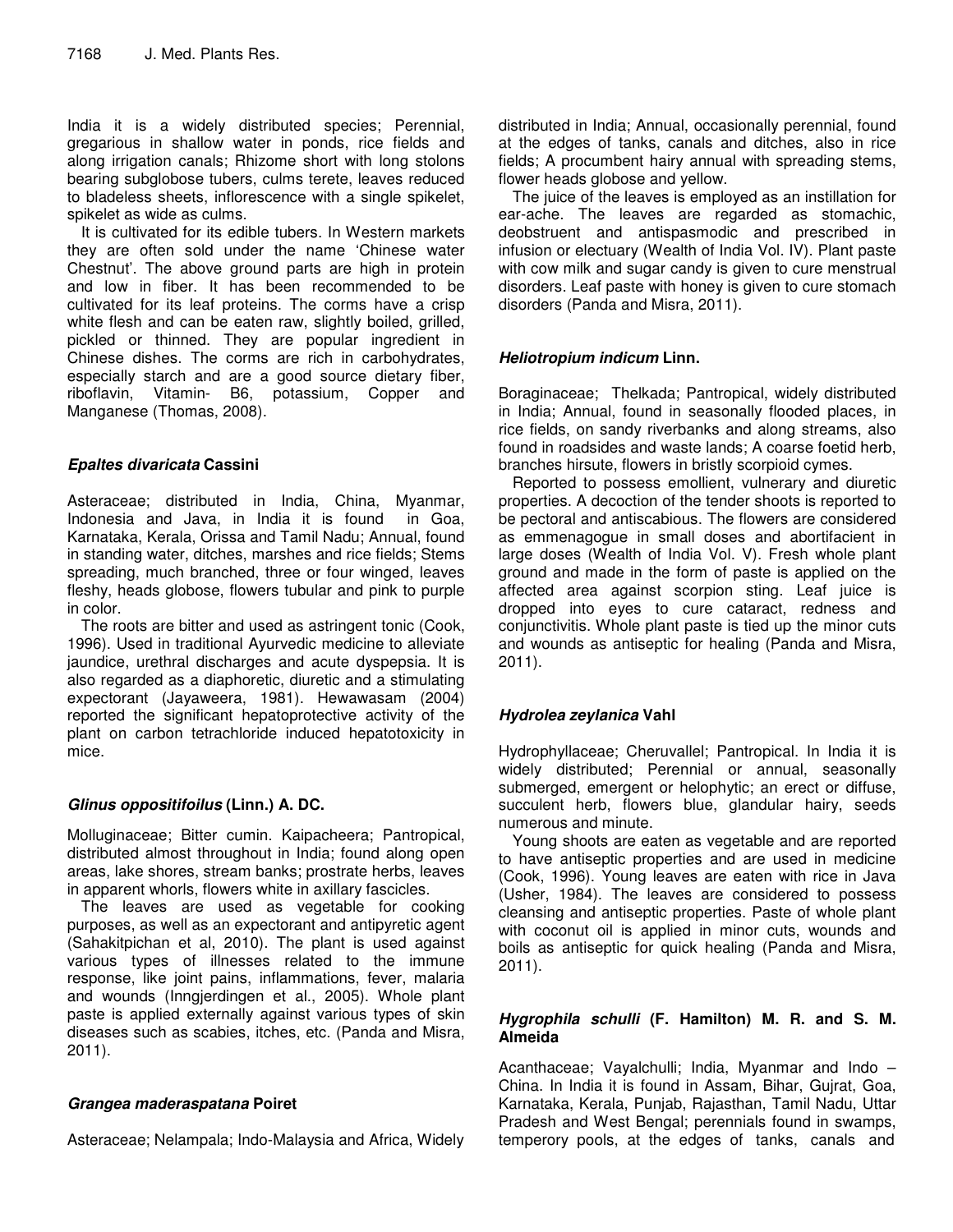ditches and in rice fields; subshrubby herbs with axillary spines, stems hispid, flowers in axillary whorls, surrounded by spines, blue, purple or pink in color.

Seed powder mixed with raw cow milk is taken in the morning for treating impotency. Leaf juice is given to patients of anemia. Dry seed powder mixed with milk and sugar candy is taken to cure spermatorrhoea (Panda and Misra, 2011). The whole plant, roots, seeds, and ashes of the plant are extensively used in traditional system of medicine for various ailments like rheumatism, inflammation, jaundice, hepatic obstruction, pain, urinary infections, oedema and gout (Shanmugasundaram and Venkataraman, 2005).

#### **Hygroryza aristata (Retzius) Nees ex Wt. and Arn.**

Poaceae; Neervallipullu, Bengal wild rice; distributed in India and Sri Lanka; Annual floating glabrous grass; culms creeping or trailing, floating, rooting at internodes, leaf sheath inflated, inflorescence a pyramidal panicle and spikelets solitary.

The grains are eaten by the poor people (Cook, 1996). They are reported to be sweet, digestible and cooling and useful in biliousness (Wealth of India, Vol. V). Chung et al. (2011) isolated and tested the anti-Inflammatory and antioxidant components from the plant which showed significant activity.

#### **Ipomoea aquatica Forsskal**

Convolvulaceae; Kozhuppa; Pantropics, widely distributed in India; Perennial, usually floating on stagnant water but sometimes found in the banks of pools, canals and rivers; An aquatic, trailing or floating, herbaceous perennial with long, hollow stem rooting at the nodes, flowers white or pale purple with dark purple eye. The young terminal shoots and leaves are used as vegetable and in salad. The stems are sometimes pickled. The Burmese use the juice as an emetic in case of opium and arsenical poisoning. Dried juice has purgative properties. Leaves and stems are said to be cooling.

The buds are used in the treatment of ring worm. In Assam, the plant is given for nervous and general debility. Fried leaves are taken to cure head reeling. Leaf juice along with cow ghee is given to cure gonorrhea; is a purgative and acts as blood purifier (Panda and Misra, 2011).

#### **Ischaemum rugosum Salisbury**

Poaceae; Kadukkan pullu; Tropical Africa and Asia, in India it is distributed in Kerala, Karnataka, Tamil Nadu, Goa, Gujrat, Andhra Pradesh, Maharashtra, Maniput, Punjab, Rajasthan, Uttar Pradesh and West Bengal;

common in wet places and in rice fields, grows in standing water also; A tufted, erect, annual grass with flat, glabrous or sparsely hairy leaves and oblong grains. The grains are eaten at times of scarcity. Analysis of the plant at flowering stage revealed the presence of considerable amount of protein, carbohydrate etc. (Wealth of India, Vol. V).

## **Lagenandra ovata Thw.**

Araceae; andavazha; endemic to South West India and South West Sri Lanka; found in Goa, Karnataka, Kerala and Tamil Nadu in India; grows along streams and ditches in open and shady situations also at the edges of rice fields; leaves erect, spathe twisted and swollen above the kettle, opening by a narrow slit, outer surface of the spathe dark purple, warty, inner surface finely striate, seeds 3 to 5.

It contains acrid juice, used in the ointments for skin problems, tubers used locally for the treatment of kidney disorders and swelling (Maya et al., 2003).

# **Limnophila indica (L.) Druce**

Scrophulariaceae; Manganari; pantropical, distributed throughout India; aerial stems erect or creeping below, with or without eglandular hairs, heterophyllous, flowers pedicellate, solitary, white, pale yellow or blue – purple.

Juice of aerial part of plant with ginger and cumin is prescribed to cure dysentery. The same is applied externally on cuts and wounds as antiseptic (Panda and Misra, 2011).

# **Lindernia anagallis (Burm. F.) Pennell**

Scrophulariaceae; Indo – Malaysia. It is found throughout India; gregarious and locally abundant in marshy places, banks of pond and rivers and wet rice fields; stems glabrous, creeping and rooting at nodes, flowers solitary in the axils of leaf like bracts, white to pink or purple with or without white flashes on the lip. Whole plant paste along with black pepper is given for gonorrhoea (Panda and Misra, 2011).

# **Lindernia ciliata (Colsmann) Pennell**

Scrophulariaceae; Indo – Malaysia, throughout in India; stems erect or ascendant, leaves glabrous, margins saw – like, flowers in terminal laxy – flowered racemes, white to pink or blue with a blue or purple throat; annuals, found along the banks of streams after monsoon, rice fields, damp rocks and in wet grass lands. It is used as a remedy for gonorrhea (Santhoshkumar and Satyanrain, 2010).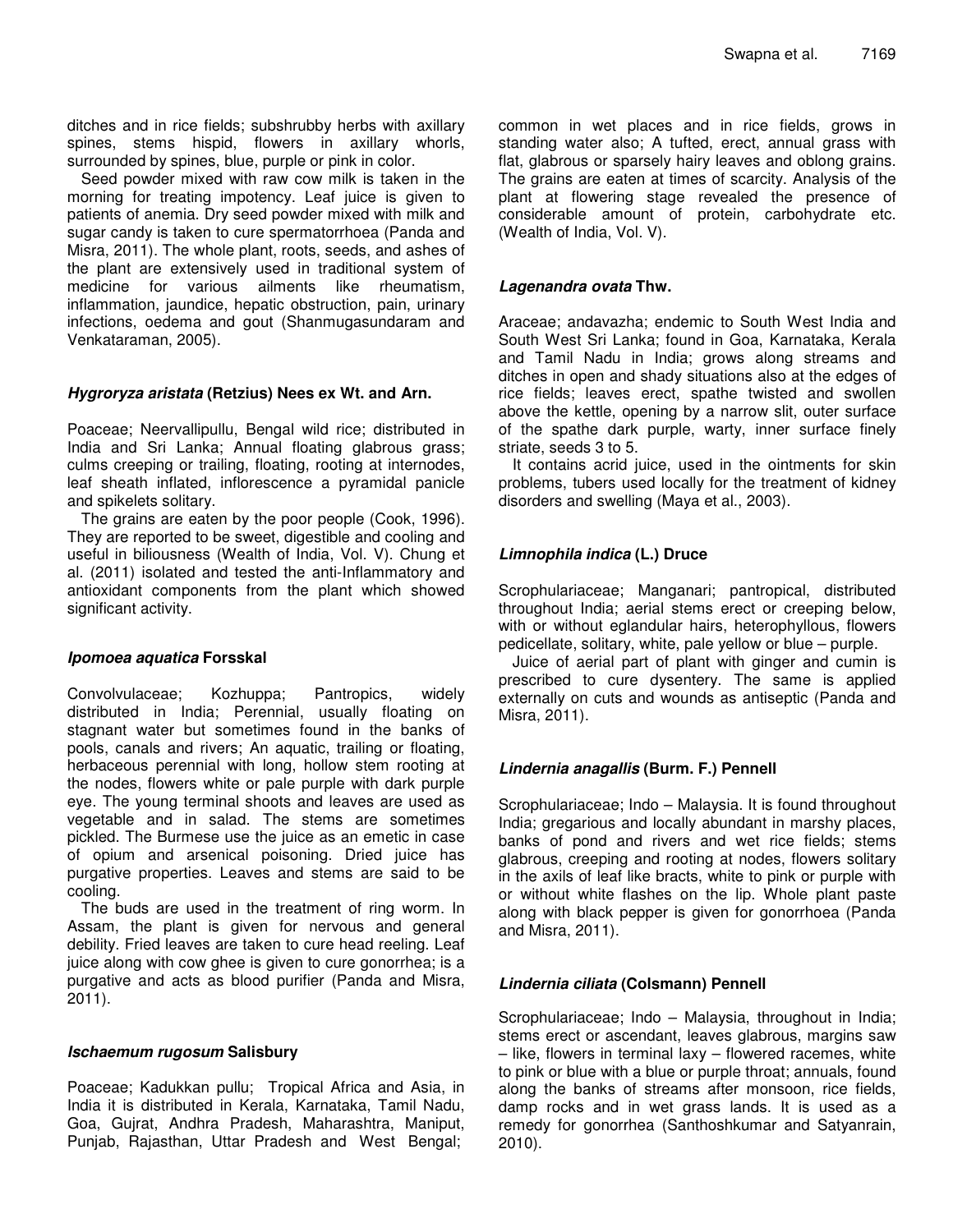## **Lindernia crustacea (Linn.) F. von Mueller**

Scrophulariaceae; Nilakanjiram; It is found in Africa, America and Tropical and Subtropical Asia and widely distributed in India; Found in low lying pastures, river banks, rice fields after the harvest and drying out tanks; A glabrous, diffusely branched annual, leaves small, ovate, entire or serrate, flowers purple or blue-violet.

It is used for biliousness affections and dysentery in Indo-China and in poultices for boils, sores, ring worm and itches. In some parts of Kerala, the plant is crushed and the expressed juice is taken in early morning in empty stomach to clear stomach (Pers. Obs. Rajith). Leaf paste with lemon juice is given orally to cure excess bile secretion; also applied externally on ringworm and boils (Panda and Misra, 2011).

#### **Lindernia oppositifolia (Retzius) Mukherjee**

Scrophulariaceae; In India it is distributed in Karnataka, Kerala, Tamil Nadu, Goa, Gujrat, Orissa, Bihar, Uttar Pradesh and West Bengal; Found in wet low lands, scrub jungle and in rice fields after harvest; Stem erect, leaves sessile or sub sessile, flowers pinkish with or without a yellow fleck at the throat. The roots are used locally for fevers (pers.obs. Swapna).

#### **Lindernia procumbens (Krocker) Borbas**

Scrophulariaceae; Indo – Malaysia, in India the species is distributed in Bihar, Jammu and Kashmir, Orissa, Punjab, Rajasthan, Sikkim, Uttar Pradesh and West Bengal; stems erct or ascending, glabrous, leaf blades palmately 3 or 5- nerved, flowers solitary, axillary, pale pink, capsules ellipsoid; annuals found in rice fields, river beds and other moist and muddy habitats. The leaves are used for the treatment of dysentery and against ring worm (Santhoshkumar and Satyanrain, 2010).

#### **Ludwigia adscendens (Linn.) Hara**

Onagraceae; Continental Asia, Malaysia and Australia, it is found almost throughout India; it is found in wet swampy places, ponds and ditches; stems prostrate or ascending, bearing silver- white, spongy, spindle- shaped pneumatophores, flowers solitary in leaf axils, creamy white, but yellowish near the base. The Whole plant paste is applied against ulcers and skin diseases (Panda and Misra, 2011).

# **Ludwigia octovalvis (Jacq.) Raven**

Onagraceae; Kattukarayambu; pantropical, found

throughout in India; stems robust, much branched, woody at the base, flowers solitary in leaf axils, yellow, capsules terete; found in wet and swampy places, rivers, ditches, canals or tanks, mostly near cultivated land. The whole plant is given in fever, toxemia, boiled plant is applied on body in fever to reduce body ache (Santhoshkumar and Satyanarain, 2010).

## **Marsilea minuta Linn.**

Marsiliaceae; aquatic or semiaquatic in ponds, paddy fields and marshy places; rhizome long creeping, leaves four, sessile, arranged in clover leaf model, sporocarps borne at the nodes in clusters alternatively. Raw leaf paste is applied on forehead to cure headache and for head cooling. Leaves fried in cow ghee are taken regularly as curry to cure biliousness. Leaf juice along with root extract of Asparagus racemosus and sugar candy powder is taken orally or leaf juice with ginger juice and honey is also taken to increase sperm formation. Warm root paste with black pepper is applied around boils as suppurate (Panda and Misra, 2011). Plants are used in cough, spastic condition of leg muscles, etc. and also in sedatum and insomnia. The leaves and sprouts are cooked as vegetable and sold in the market (Dixit and Vohra, 1984).

# **Monochoria hastata (Linn.) Solms-Laubach**

Pontederiaceae; Kola chembu; Widely distributed in India and Malaysia; A perennial herb grows in clumps at the edges of pools, tanks and canals and in ditches. Attains a height of 2 to 3 m during the rains, adjusting its height with the rise in water level; Plant with elongate, creeping, spongy rootstock, leaves long petioled, sagittate, hastate, flowers purplish blue or violet. Tender stalk and leaves are eaten as vegetable in Bengal. Considered as alternative tonic and cooling. Juice of leaves is applied to boils (Wealth of India, Vol. VI).

#### **Monochoria vaginalis (N. L. Burman) Kunth**

Pontederiaceae; Karimkoovalam; Widely distributed in India to China, Malaysia and Japan; Highly gregarious in inundated places, in swamps or at the edges of pools, ditches, canals and rice fields; Leaves long petioled, ovate-cordate, or subreniform, flowers blue, capsules ellipsoid.

The entire plant except the roots is eaten as vegetable. In Java, the juice of leaves is taken for coughs and that of roots for stomach and liver complaints, asthma and tooth ache (Wealth of India, Vol. VI). Leaves with ginger juice and honey are taken to cure cough and cold. Root is chewed to cure toothache (Panda and Misra, 2011).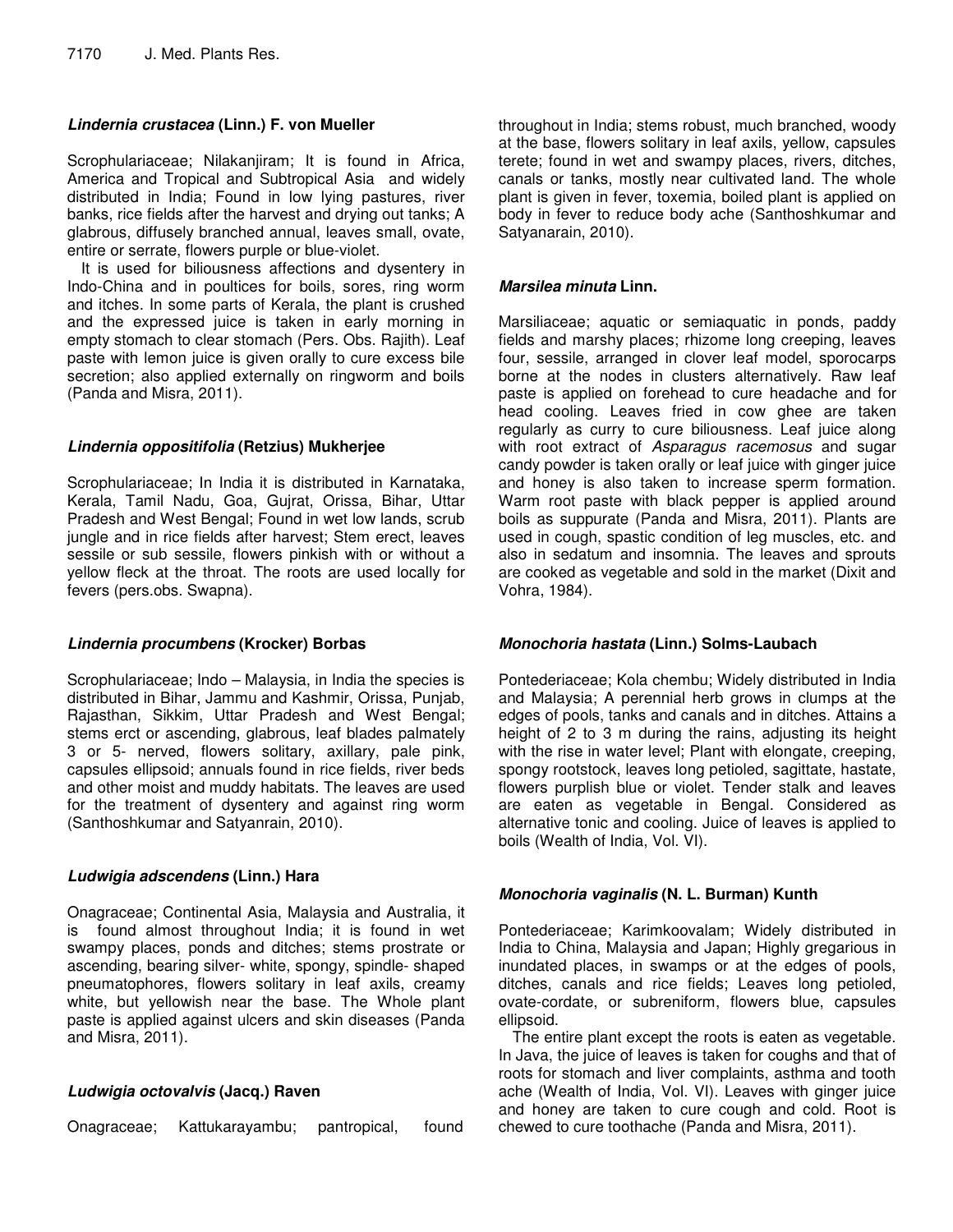#### **Murdannia nudiflora Brenan**

Commelinaceae; Thalipullu; Indo-Malaysia and Africa. Widely distributed in India; found in wet places, paddy fields, marshes, along ditches and in shady, grassy places, an aggressive weed in parts of West Indies; Stems decumbent below and ascending above, branchlets reddish with white nodes, flowers clustered in terminal or axillary cymes, blue or pinkish.

Used locally in the treatment of asthma, leprosy and piles. Root paste with goat milk is prescribed orally to cure asthma. Whole plant paste with common salt is applied on the affected area to cure leprosy (Panda and Misra, 2011).

#### **Nelumbo nucifera Gaertner**

Nelumbonaceae; Thamara, Lotus; It is found in South East Asia to far Eastern Russia and Australia, Widely distributed in India; cultivated as a crop, found growing in ponds, tanks, etc; A handsome aquatic herb with stout, creeping rhizome, leaves peltate, glaucous, petioles long, smooth or with small prickles, flowers large, white or rosy. The fruiting torus is sold for the edible carpels embedded on it and are considered superior to cereals in nutritive value. Nelumbo honey is much in demand. A paste of the rhizome is applied in ring worm and other cutaneous affections. Carpels are demulcent and used to check vomiting. The milky viscid juice of leaves and flowers bacteriostatic action against Gram positive and Gram negative bacteria (Wealth of India, Vol. VII). The rhizomes are eaten as vegetable or preserved in sugar. They are also ground as a starch (Lotus meal). The seed kernels are also used as a source of starch or eaten dry (Usher, 1984). The peduncle and petiole are cut into small pieces, dried and fried in oil is a delicious food item and is sold in the name, 'vattal' in Kerala (Pers. Obs. Swapna). Paste of young leaf, along with fruits of *Emblica* myrobalan is applied on forehead to get relief from headache. Flower petal decoction is given against diarrhea. Young flower paste is prescribed as cardiac tonic and also in fever and liver ailments. Young seed powder is taken along with fresh cow milk against headache. Young seed paste is used externally as a cooling medicine for skin diseases. Powdered root is taken for expelling ring worms. Root paste kept in a fine cloth and rolled to a thread and dipped in cow ghee is inserted inside the nostril of the unconscious patient suffering from fits and kept till the patient becomes conscious. Root paste in lemon juice is taken for the treatment of piles (Panda and Misra, 2011).

#### **Nymphaea nouchali N.L.Burman**

Nymphaeaceae; Vellambel, Indian Waterlily; Indo-

Malaysia and Tropical Africa, widely distributed in India; common and locally dominant in permanent and temporary water; A large, aquatic herb with tuberous rhizome and peltate leaves, flowers solitary, fragrant, variable in colour, deep red to pure white, fruit a spongy berry.

All parts of the plant are eaten in times of scarcity. The rhizome is considered demulcent and used for dysentery and dyspepsia. Flowers are astringent and cardiotonic. Seeds are used as a cooling medicine in cutaneous diseases (Wealth of India, Vol. VII). Rhizome along with roots of Lawsonia inermis grinded in rice washed water is taken to cure diabetes. Flowers are soaked in water overnight; decanted water is drunk for various cardiac problems. Seed decoction soaked in cloth is applied for the treatment of skin infection. Raw rhizome is the best medicine for dysentery (Panda and Misra, 2011).

#### **Nymphaea pubescens Willd.**

Nymphaeaceae; Periyambel; Indo – Malaysia, distributed throughout in India; Leaf blades green above, brownish or purplish below, lower surface pubescent, flowers white to pink or deep red. Seeds almost black with a white aril. Decoction of rhizome of red flowered plant is given for blood dysentery. Rhizome juice is prescribed against leucorrhoea. Powdered rhizome with honey is given for piles, dysentery and dyspepsia. Root juice is drunk to keep stomach cool and to get relief from burning sensation during urination. Root paste of the red flowered plant is given for treating menorrhagia. Paste of root of the plant with flowers of Hibiscus rosa-sinensis, bark of Ficus religiosa and seeds of Sesamum indicum is taken for abortion (Panda and Misra, 2011).

#### **Nymphoides hydrophylla O. Kuntze**

Menyanthaceae; Cheruthettambal, Neythel, Floating heart; Indo-Malaysia and South China, in India it is distributed in Karnataka, Kerala, Tamil Nadu, Andhra Pradesh, Assam, Bihar, Delhi, Goa, Himachal Pradesh, Madhya Pradesh, Maharashtra, Manipur, Orissa, Punjab, Rajasthan, Uttar Pradesh and West Bengal; An aquatic herb deeply rooted in mud in lakes, tanks and temporary pools and in slowly flowing water; plant with long floating stem rooting at the nodes, leaves purplish beneath, flowers white, yellow within.

Stems, leaves and fruits are eaten. Used as substitute for Swertia chirata Buch. Used in fevers and jaundice. Stalks and leaves are pounded with oil and applied to ulcers and insect bites. A decoction is used as a wash for parasitic skin affections. Seeds are considered as an anthelmintic (Wealth of India, Vol. VI). Leaf juice drops are applied against eye disease. Leaf paste is used as an antidote for scorpion sting and snake bite. Seed powder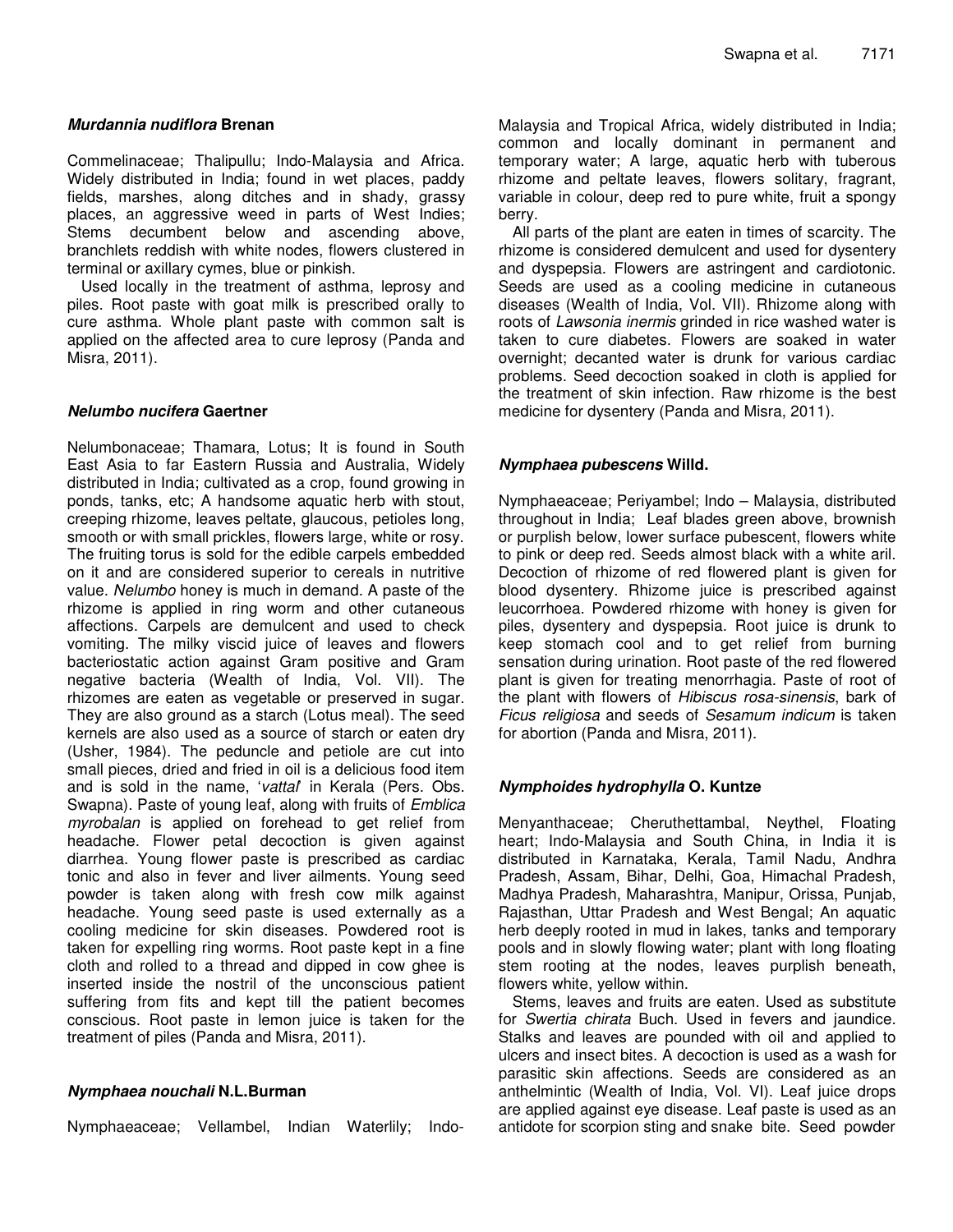with honey is taken orally as an anthelmintic (Panda and Misra, 2011).

# **Nymphoides indica (L.) Kuntze**

Menyanthaceae; Chinnambel; Paleotropic, distributed throughout in India; annual or perennial, common and abundant in fresh and brackish water in lakes, pools and tanks rarely in flowing water; blades of floating leaves glossy green above, pale and gland dotted below, flowers bisexual, pure white or white with a yellow or orange base, seeds yellowish white.

Leaf paste is applied on forehead to get relief from headache due to bile. Plant decoction is drunk to cure fever and dysentery. Dried plants are dipped in sesamum oil for 7 days; the oil is filtered, stored and applied externally to get relief from headache, rheumatism and bile. Leaf paste with turmeric is applied externally to cure scabies; applied on the swelling part of the body to get relief (Panda and Misra, 2011).

# **Oryza sativa Linn.**

Poaceae; Nellu, Paddy; Widely cultivated species; An annual or perennial grass without a rhizome; leaf blades linear, spikelets persisting, caryopses oblong, cylindrical, whitish yellow, brown to reddish brown. It is one of the oldest of food crops and the basic diet of over half the world's population. The grain is used to make a wide variety of dishes and as stock food. It is fermented to make rice wines. An oil is extracted from the husk and it has a high vitamin B1 content and is used in the treatment and prevention of beri – beri. The extensive and exclusive use of polished rice leads to the development of beri- beri and this could be reduced by parboiling the rice before milling and then undermilling (Usher, 1984).

#### **Ottelia alismoides Persoon**

Hydrocharitaceae; Duck lettuce; Indo-Malaysia to Pacific Islands and East Asia, in India it is widely distributed; found in permanent, still or slowly flowing water or in temporary pools and in rice fields; A succulent, flaccid, aquatic herb, leaves totally submerged, flowers white, polygamous, but in India, mostly bisexual, fruit ovoid to cylindrical, seeds densely covered with whitish, unicellular hairs.

The leaves, petioles and inflorescences possess an excellent flavor and are eaten in South East Asia. The plant possesses rubifacient properties. In Philippines, the leaves are used in topicals to cure haemorrhoids; they are also applied as poultices on arms and legs in fever (Wealth of India, vol.VII).

## **Phyla nodiflora (L.) E. Greene**

Verbenaceae; Neerthippali; tropics and subtropics, it is distributed throughout India,; found in regularly flooded areas, common on the irrigation ditches and ponds; stems creeping and rooting at nodes, pubescent, inflorescence a very dense, many flowered cylindrical spike, flowers white to rose – purple.

The whole plant is used to cure skin diseases (Santhoshkumar and Satyanrain, 2010). Alkaloids reported from the plant showed significant analgesic, anti-inflammatory, and anti pyretic activities (Costa et al., 1989; Forestieri et al., 1996). Halleridone and Hallerone compounds isolated from P. nodiflora (Ravikanth et al., 2000) are used for anti-cancer, anti-tumor, anti-malarial, anti-fungal and cytotoxic activities (Nishino et al., 1988).

## **Pistia stratiotes Linn.**

Araceae; Muttapayal, Water lettuce; distributed in Tropics and Subtropics, in India it is distributed in Karnataka, Kerala, Assam, Bihar, Goa, Gujrat, Madhya Pradesh, Manipur, Rajasthan and West Bengal; Free floating rosettes with emergent leaves in tanks, lagoons and rice fields. Forms a dense mat on water surface and cause serious clogging of water ways; a floating, stoloniferous herb, leaves sessile, densely pubescent, flowers creamy white, minute and sessile on a spadix.

The plant is eaten in parts of Tropical Africa and in India, in times of famine. Young leaves are cooked and eaten by the Chinese. Used as an antiseptic, antidyscentric, insecticide and for ear complaints. In Gambia, the plant is used as an anodyne for eyewash. The ashes of the plant are applied to the ring worm of the scalp. The leaves are used in eczema, leprosy, ulcers, piles and syphilis. With rose water and sugar, they are given for cough and asthma. Juice of the leaves boiled in coconut oil and applied externally to cure chronic skin diseases

Whole plant is boiled and tied at the rheumatic swollen parts of the body to reduce the swelling. Leaf juice boiled with coconut oil is applied externally to cure skin diseases, leprosy and eczema. Plant decoction is taken to cure irregular urination (Panda and Misra, 2011).

#### **Polygonum barbatum Steward**

Polygonaceae; Velutha muthalamookku; Paleotropics, Widely distributed in India; gregarious near rivers and streams, in marshes, in shallow water in pools and ditches and in floating mats of vegetation; stem erect or creeping below, ochreas membranous, flowers in terminal and axillary, long spike like racemes and perianth white. The ground leaves are used to prevent bleeding from wounds (Usher, 1984). A decoction of the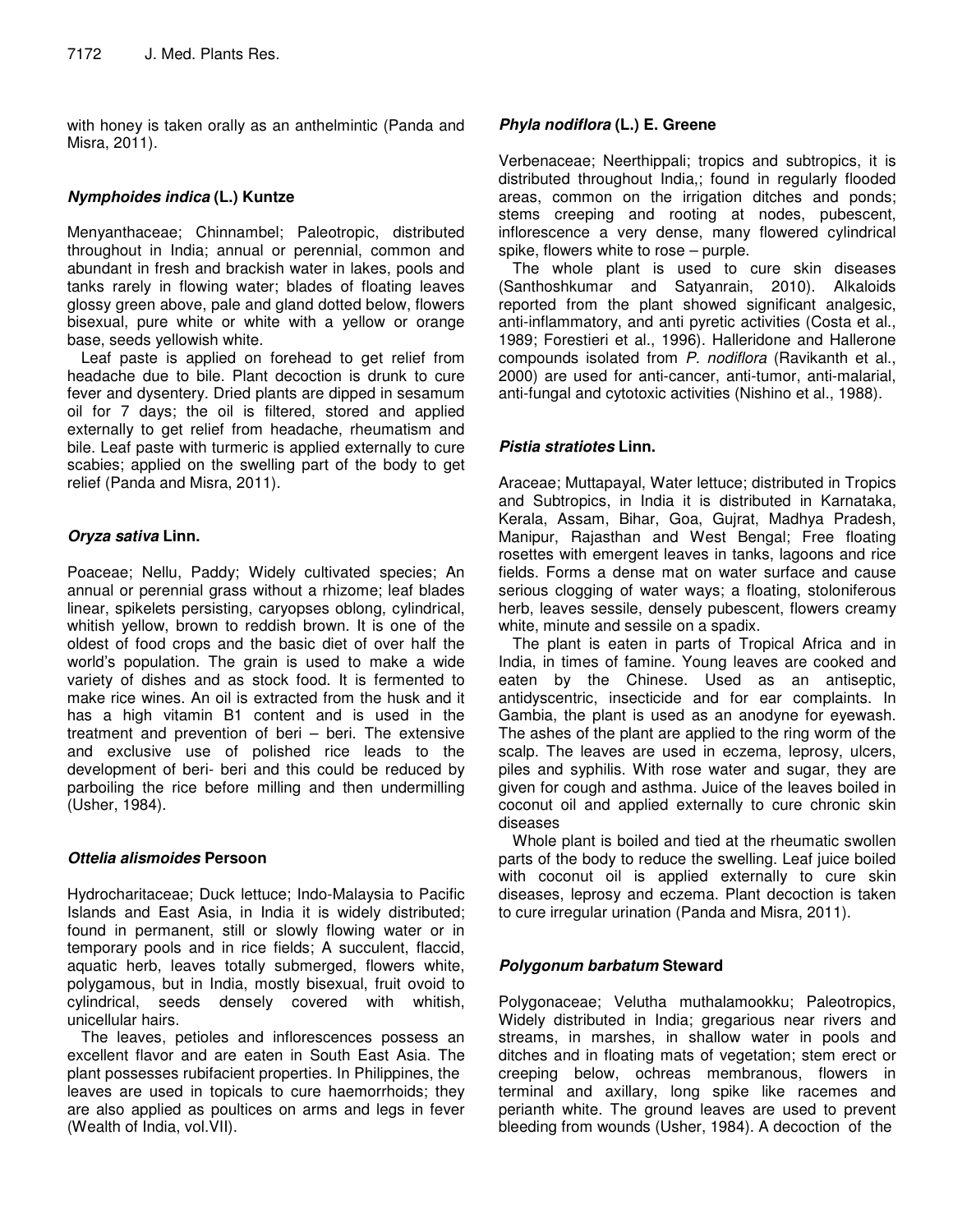shoot is used as a stimulating wash for ulcer. The seeds possess tonic, purgative and emetic properties and are used in colic pain. Roots are considered astringent and cooling agent. Seeds are used in relieving colic pain (Wealth of India, Vol. VIII).

The internodal part is used as beads for the preparation of a chain which is tied around the neck of young children suffering from conjunctivitis (Panda and Misra, 2011). Seeds used for relieving the gripping pain of colic. Rot used as an astringent, leaves and stalks used for washing ulcer (Maya et al., 2003).

#### **Polygonum glabrum Willdenow**

Polygonaceae; Chuvanna muthalamookku; Paleotropics, In India: Karnataka, Kerala, Tamil Nadu, Arunachal Pradesh, Assam, Bihar, Goa, Gujrat, Madhya Pradesh, Maharashtra, Orissa, Punjab, Rajasthan, Sikkim, Uttar Pradesh and West Bengal; gregarious along water courses and tanks and in marshes; stem erect, shrubby, ochreas membranous, glabrous, lowers in terminal and axillary spike like racemes, perianth rose or red. Nuts dark brown and shiny.

The young shoots and roots are cooked with vegetables. The juice of the plant along with other ingredients is given for pneumonia. An infusion of the leaves is given for colic and also prescribed as a febrifuge. The rootstocks are reported to be used for piles, jaundice, debility and consumption. Paste of leaves with black pepper is taken with honey to cure fever and colic pain (Panda and Misra, 2011). Also, used to unlock bone (Santhoshkumar and Satyanarain, 2010).

# **Polygonum hydropiper Linn.**

Polygonaceae; Water pepper; Pantropical, In India: Karnataka, Kerala, Tamil Nadu, Andhra Pradesh, Assam, Madhya Pradesh, Maharashtra, Manipur, Orissa, Rajasthan, Sikkim, Uttar Pradesh, West Bengal; on moist rich soils which are regularly flooded and along the margins of ponds and in irrigation ditches; stem erect, prostrate or creeping and rooting, ochreas glabrous or hairy, flowers in terminal or axillary, lax spike like racemes, perianth rose to white with yellowish transparent glands.

The herb has an acrid-peppery taste and is used as a flavoring. Possesses stimulant, diuretic, styptic, emmenagogue and lithonitriptic properties. Liquid extract of the plant is reported to be used as an oral contraceptive. The leaves are chewed to relieve tooth ache. The roots are bitter and are said to possess stimulant, diuretic, carminative, tonic and anthelmintic properties. The juice is used as a sash for skin affections. An infusion of the herb is used in uterine disorders and as a haemostatic (Wealth of India, Vol. VIII).

## **Polygonum plebeium R. Brown**

Polygonaceae; small knotweed; Pantropical, widely distributed in India; forms dense prostrate mass in rivers, canals and drying out pools; diffusely branched, very variable, sub erect or prostrate under shrubs with a woody rootstock, ochreas lacerate, flowers in axillary clusters, perianth rose. It is used as a vegetable. Powdered herb is given for pneumonia and the rootstock is used against bowel complaints (Wealth of India, Vol. VIII).

## **Rotala rotundifolia (Roxb.) Koehne**

Lythraceae; round leaf toothcup; It is found in South and South East Asia, Japan and almost throughout in India; found growing submerged, emergent or terrestrial in wet places; stem branched, woody below, leaves green or red on the abaxial surface, inflorescence a many flowered pedunculate raceme, flowers bright rose. Juice of the aerial part of plant is given to cure cough, cold and fever (Panda and Misra, 2011).

## **Rotala indica (Willd.) Koehne**

Lythraceae; Tropica Asia, naturalized in Europe, Africa and America, found throughout in India; common in a wide variety of wetland habitats; stems erect or decumbent, weakly 4- angled or terete, leaf margin cartilaginous, flowers solitary, sessile or subsessile. Leaves and flowers are used for respiratory diseases and stomach disorder (Santhoshkumar and Satyanarain, 2010).

#### **Rotula aquatica Lour.**

Boraginaceae; Kallurvanchi; Pantropical, In India: Karnataka, Kerala, Tamil Nadu, Goa, Gujrat, Andhra Pradesh, Assam, Madhya Pradesh, Rajasthan, Uttar Pradesh; found in rocky river banks and among pebbles in the beds of rivers and streams, submerged during the wet season; much branched, small shrub, leaves simple, flowers small, in the axils of leaves, pink to purple.

Roots are valued in Ayurveda and a decoction of roots is used as diuretic and laxative and for piles (Wealth of India, Vol. IX). Fresh or dried root after removing the outer skin is sliced or crushed and is boiled with water is taken twice daily for 14 days as a treatment for kidney stone (Pers. Obs.).

#### **Sphaeranthus indicus Linn.**

Asteraceae; Adakkamaniyan, Indian Globe Flower; Indo–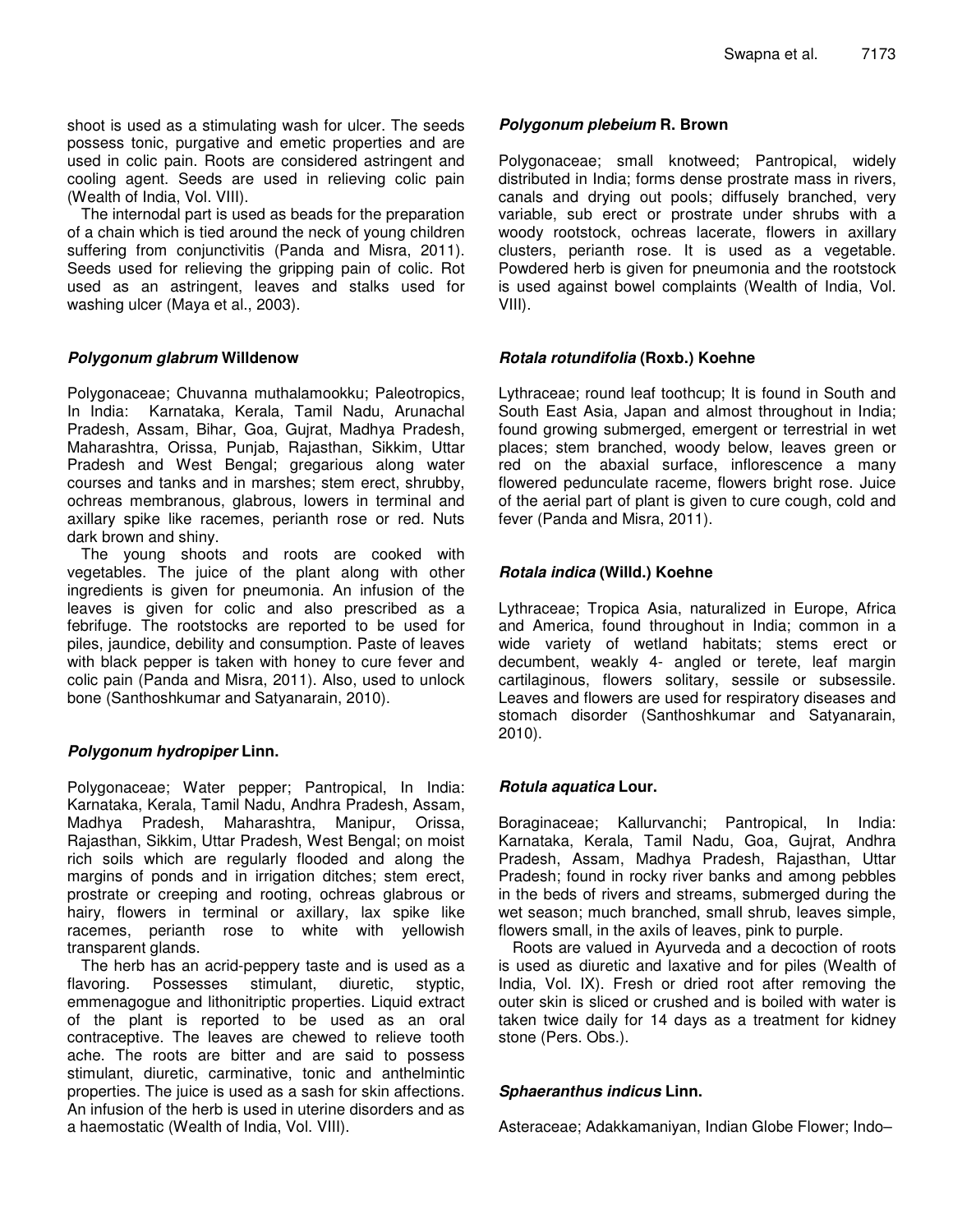Malaysia, Australia and Africa, distributed almost throughout in India; Common in and around irrigation ditches and rice fields; an aromatic herb, stems with toothed wings, flowers in heads and purple in color.

The leaves are eaten as a pot herb. The juice of the plant is styptic and said to be useful in liver and gastric disorders. The paste of the herb, made with oil is applied in itch. The powdered seeds and roots are given as an anthelmintic. A decoction of the root is used in chestpains and bowel complaints.

The bark, ground and mixed with whey, is said to be a useful application in piles. Flowers are credited with alterative, depurative and tonic properties. Leaf juice boiled with milk and sugar–candy is prescribed for cough (Wealth of India, Vol. X). The leaves are used to treat intestinal worms, the plant cooked in butter, flour and sugar is a tonic and fried or boiled seeds are used as an aphrodisiac. In Java, the plants are used as a diuretic (Usher, 1984). Paste prepared from inflorescence is given in empty stomach for curing excess bile. Whole plant paste with a pinch of common salt is taken as an anthelmintic. Stem with leaf is chewed to get relief from toothache.

# **Sphenoclea zeylanica Gaertner**

Campanulaceae; Pantropical, In India: Kerala, Goa, Karnataka, Andhra Pradesh, Assam, Delhi, Punjab, Rajasthan, Uttar Pradesh and West Bengal; found in swampy areas, along the banks of water courses and in rice fields; an erect annual herb, inflorescence a dense, terminal spike with small, greenish yellow flowers. The young plants and tips of older plants are streamed and eaten as vegetable with rice in Java (Usher, 1984).

# **Spilanthes calva A. P. de Candolle**

Asteraceae; Eripacha, Paracress; Indo-Malaysia and China, In India: Karnataka, Kerala, Tamil Nadu, Andhra Pradesh, Assam, Madhyya Pradesh, Meghalaya and Rajasthan ; found in boggy ground, margins of pools, marshes along water courses, in rice fields and in wet areas ; stem trailing or ascending, flowering heads long pedunculate, solitary, flowers yellow. The leaves are eaten raw or as a vegetable (Usher, 1984). The flowerheads are chewed to relieve toothache and affections of throat and gums and paralysis of the tongue. They are also said to be a popular remedy for stammering in children in Western India.

The plant is boiled in water and the liquid as well as solid is given in dysentery. The decoction is employed as a bath for rheumatism and as a lotion in scabies and psoriasis. The root is used as a purgative (Wealth of India, Vol. X). It is used locally to cure tooth ache (Pers. Obs. Swapna).

## **Trapa natans Linn.**

Trapaceae; Panver chirava, Water Chestnut; Pantropical, In India: Karnataka, Kerala, Goa, Assam, Bihar, Delhi, Haryana, Maharashtra, Manipur, Rajasthan, Uttar Pradesh and West Bengal; found in stillor slowly flowing water, cultivated in tanks, lakes, ponds, etc.; a very variable, rooted aquatic herb, stem elongate and submerged, leaves dimorphic, flowers soiltary, white or lilac.

The fruits are eaten raw or cooked. In China, they are also used for making flour. It is cultivated in Asia (Singhara in India) and elsewhere where it is a staple food (Cook, 1996).

# **Typha dominingensis Persoon**

Typhaceae; Lesser cats tail, Elephant grass; Cosmopolitan in distribution; dominant in fresh and brackish marshes, back waters, lagoons pools and along water courses; a gigantic, gregarious marshy plant, female inflorescences light cinnamon brown.

The immature inflorescence is used as food (Cook, 1996). The starchy rhizomes and pollen are also eaten. The rhizomes are astringent and diuretic and are reported to be employed in dysentery, gonorrhea and measles. Rhizome decoction is used as an astringent (Panda and Misra, 2011).

# **Vallisneria spiralis Linn.**

Hydrocharitaceae; Tape grass; Pantropical, widely distributed in India; grows in still and flowing water; a submerged, tufted, dioecious aquatic herb, stem very short, leaves totally submerged, linear, varying in length with the depth of water.

The young leaves are eaten in salads in Japan (Cook, 1996; Usher, 1984). They are rich source of phosphorous, calcium and iron and the plant is used as a stomachic and for lecorrhoea (Wealth of India, Vol. X).

# **Vetiveria zizanoides (Linn.) Nash**

Poaceae; Ramacham, Vetiver; distributed in India, Myanmar and Sri Lanka, in India: Karnataka, Kerala, Tamil Nadu, Goa, Andhra Pradesh, Delhi, Madhya Pradesh, Maharashtra, Rajasthan, Uttar Pradesh and West Bengal; found in seasonally inundated places around tanks and ponds and in ditches; a densely tufted, rhizomatous grass, inflorescence a panicle, spikelets in pairs, 2- flowered, caryopses enclosed in spiny glumes.

Water boiled with the aromatic roots is good to quench thirst Pers. Obs. Swapna). The rhizome is used in the treatment of rheumatism, the vetiver oil is reported to be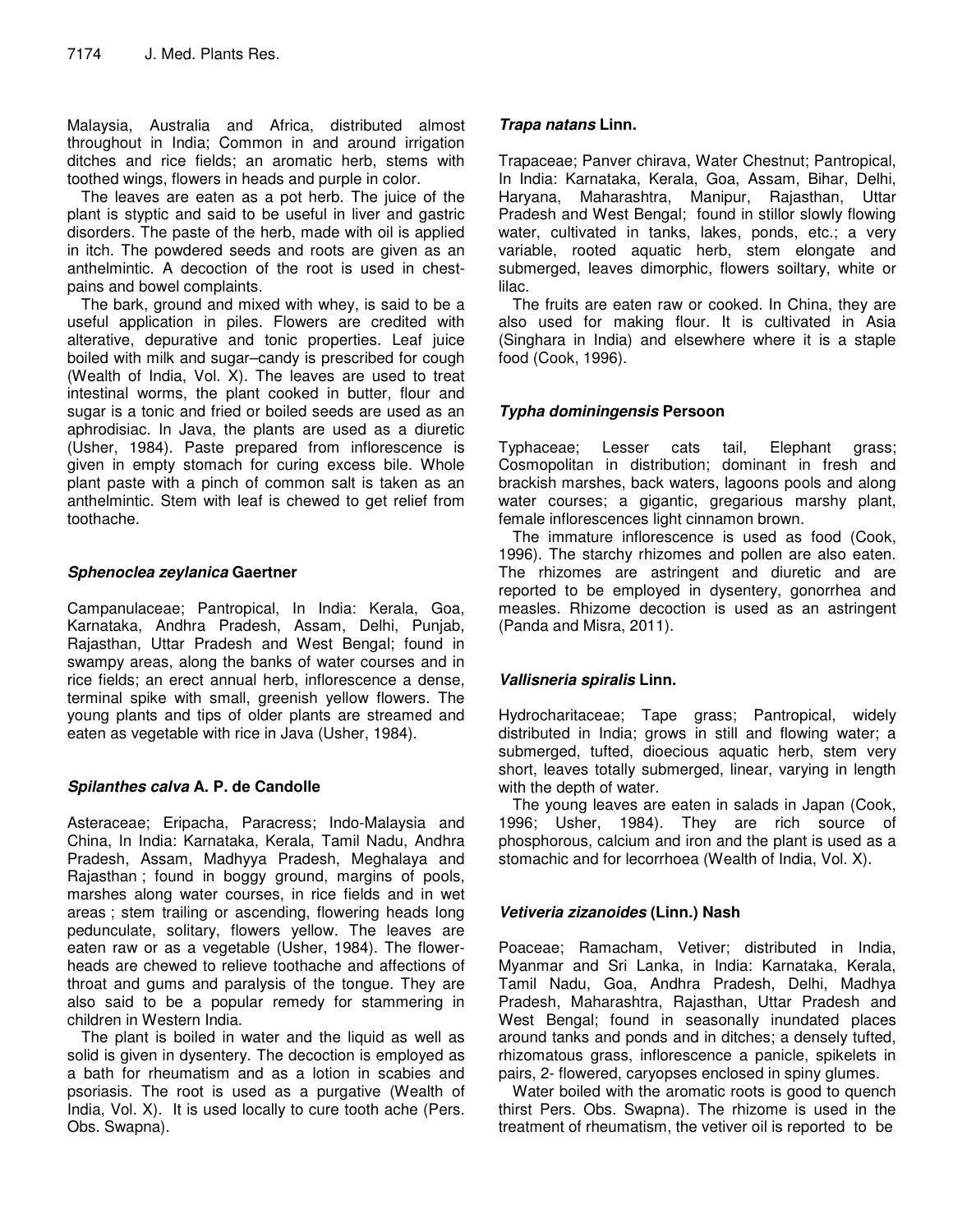used as a carminative in flatulence, colic and obstinate vomitting (Wealth of India, Vol. X). The underground parts are used as refrigerant, diaphoretic and febrifuge (Santhoshkumar and Satyanarain, 2010).

#### **Wedelia chinensis (Osbeck) Merrr.**

Asteraceae; native of Tropical America, introduced in India; found in marshy places, prostrate or diffuse perennial herbs, leaves opposite, heads axillary, solitary, heterogamous and yellow in color.

Plant juice is used in the preparation of Brahmi oil for proper growth of hair and is directly used for blackening of hair (Panda and Misra, 2011).

#### **Xyris indica Linn.**

Xyridaceae; Kochilletri; Indo-Malaysia, in India it is distributed in Karnataka, Kerala, Goa and Assam; found in wet sand or muddy soil in swampy places, or in shallow water in streams, pools, ditches and canals and in rice fields; a robust, scapigerous herb with grass like leaves and bright yellow flowers. The whole plant paste is applied externally to cure ringworm, itches and leprosy (Panda and Misra, 2011).

# **DISCUSSION**

Each and every plant in the world is useful in some way or other. Earlier, the plants are utilized based on the "Doctrine of Signature" that is, God wood mark or sign each plant in some way or the other to indicate its medicinal property. Cook (1996) in his aquatic and wetland plants of India gave some short notes on the utility of the plants. The present review describes the edible and medicinal properties of 72 wetland plant species and point out that species like P. stratiotes, V. spiralis, etc. which is becoming serious weeds in the water bodies of the country, can be effectively utilized for their food and medicine attributes, which will change the status of the plants from worst weed to important medicines or food which are useful for mankind. In the present study, some new observations are discussed such as the plant *L. crustacea* is crushed and the expressed juice is taken in early morning in empty stomach to clear stomach, the roots of L. oppositifolia are used locally for fever, the peduncle and petiole of Nelumbo nucifera are cut into small pieces, dried and fried in oil is a delicious food item and is sold in the name, 'vattal' in Kerala. Fresh or dried root of R. aquatica after removing the outer skin is sliced or crushed and is boiled with water is taken twice daily for 14 days as a treatment for kidney stone, C. axillaris is used for relief from inflammation in the eardrum and S. calva is used locally to cure tooth ache. The nutritive values of some of the plants have been studied by various authors and the present enumeration emphasize the usefulness of the wetland plant wealth which in turn may form another criteria to conserve the delicate ecosystems considering the services they provide to the mankind.

#### **ACKNOWLEDGEMENTS**

Authors are thankful to the Kerala State Council for Science, Technology and Environment, for the financial assistance and the authorities of Malabar Botanical Garden, Kozhikode for providing research facilities. We are thankful to the officials of Kerala Forest Department for providing permission during field studies.

#### **REFERENCES**

- Abdulla MA, Al- Bayaty FH, Younis LT, Abu Hassan MI (2010). Antiulcer activity of Centella asiatica leaf extract against ethanol-induced gastric mucosal injury in rats. J. Med. Plants Res., 4(13): 1253-1259, http://www.academicjournals.org/JMPR
- Abdul S, Mahmood A, Asharaf CM, Siddiqui MR (1994) Pharmagonistic study and chemical/pharmacological evaluation of Brahmi-buti. Hamdard Med., 37(3): 92-109.
- Anonymous (1976). Wealth of India, C.S.I.R., Vol. 1–10, New Delhi.
- Balakumbahan R, Rajamani K, Kumanan K (2010). Acorus calamus: An overview. J. Med. Plants Res., 4(25): 2740-2745, http://www.academicjournals.org.
- Baxter RM (1960). Separation of the hypnotic-potentiating principles from the essential oil of Acorus calamus L. of Indian origin by liquidgas chromatograph. Nature, 185: 466-467.
- Bhuvaneswari R, Balasundaram C (2009). Anti-bacterial activity of Acorus calamus and some of its derivates against fish pathogen Aeromonas hydrophila. J. Med. Plants Res., 3(7): 538-547.
- Bohlmann F, Chen ZL (1984). New guaianolides from Centipeda minima. Chin. Sci. Bull., 29: 900-903.
- Cheng JH, Li YB (1998). Anti-tumor Herbal Medicines and Their Proved Recipes; Jiangxi Science and Technology Press, Jiangxi, China, p. 732.
- Chopra RN, Nayar SL, Chopra IC (1956). Glossary of Indian Medicinal Plants. CSIR, New Delhi, p. 58.
- Chopra IC, Khajuria BN, Chopra CL (1957). Antibacterial properties of volatile principles from Alpinia galanga and Acorus calamus. Antibiot. Chemother., 1: 378-383.
- Chung YM, Lan YH, Hwang TL, Leu YL (2011). Anti-Inflammatory and Antioxidant Components from Hygroryza aristata. Molecules, 16: 1917-1927; doi:10.3390/molecules16031917.
- Cook CDK (1996). Aquatic and wetland plants of India. Oxford University press Inc., New York.
- Costa M, Di S, Kirizawa LC, Mendacolli M, Gomes SL, Trolin CG (1989). Screening in mice of some medicinal plants used for analgesic purposes in the state of Sao Pauco. Part II. J. EthnoPharmacol., 27: 25-33.
- Cox DN, Rajasuriya S, Soysa PE, Glaswin J, Ashworth A (1993). Problems encountered in the community based production of leaf concentrate as a supplement for pre-school children in Sri Lanka. Int. J. Food Nutr., 44: 123-132.
- Forestieri AM, Monforte MT, Ragusa S, Trovato A, Lauk L (1996). Anti inflammatory, analgesic and pyretic activity in rodents of plant extracts used in Africa medicine. Phytother. Res., 10: 100-106.
- Grosvenor PW, Suptino A, Gray DO (1995). Medicinal plants from Rian province, Sumatra, Indonesia, Part 2; antibacterial and antifungal activity. J. Ethnopharmacol., 45: 97-111.
- Hewawasam KAPW, Jayatilaka KAPW, Pathirana C, Mudduwa LKB